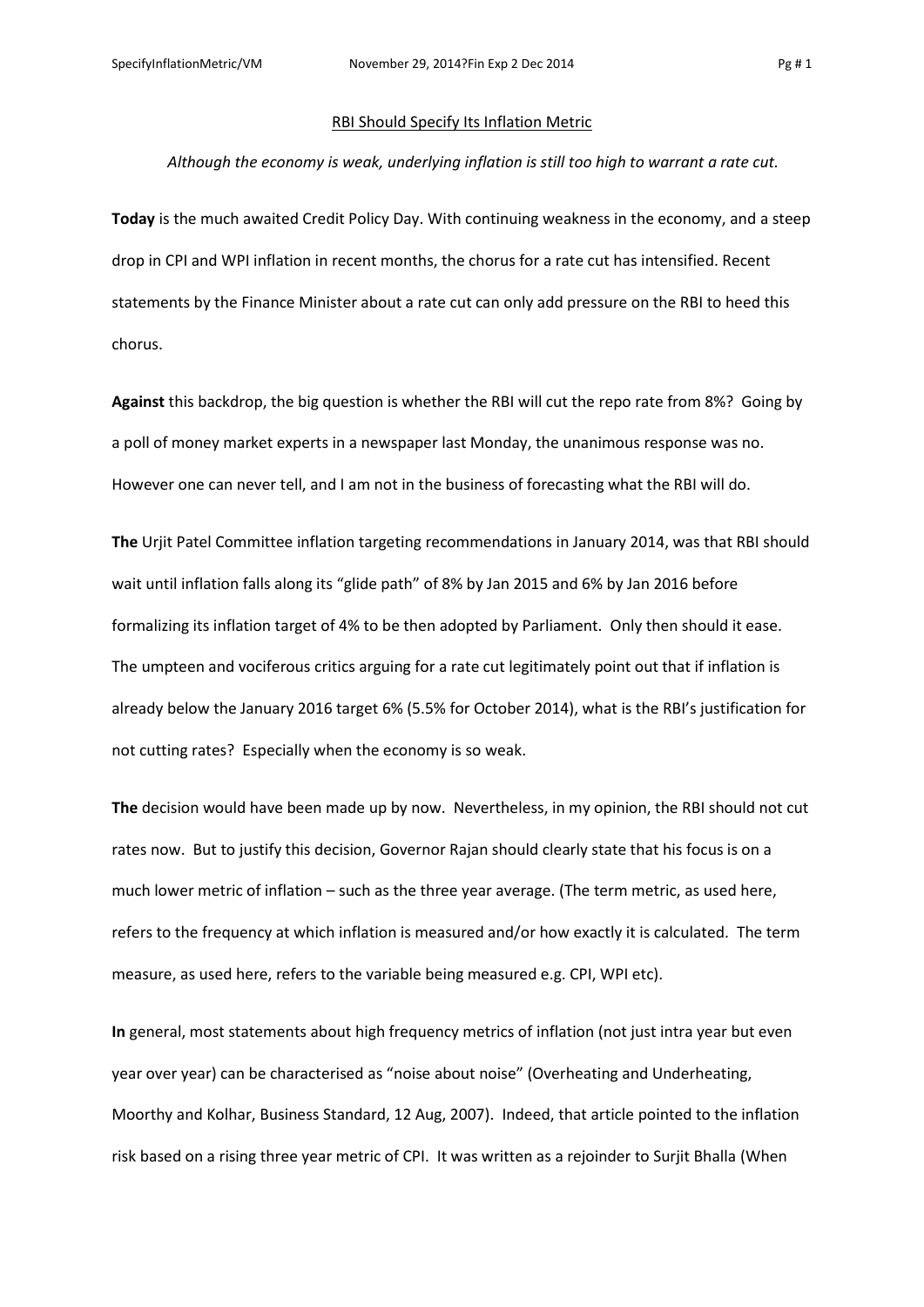will they ever learn? Business Standard, 23 June 2007). In his article he concluded that "look out for GDP growth above 9.4% to even begin thinking about an overheating India". In recent years, we have seen the damaging inflationary consequences of such growth fuelled by, among other factors, RBI liquidity. (*As Honey Singh might say, Char botal vodka, nau% growth ka!*).

**The** following Chart plots the standard year over year metric of inflation and a three year average. This is calculated as an average of YoY inflation of last three years for that month e.g. the value for Oct-2014 is an average of YoY rates for Oct 2012, 2013 and 2014 respectively.) The inflation measure chosen is from the Urjit Patel Committee report. This is the new CPI available from 2011 onwards and "backcasted" back to 2001 based on the prevailing CPI (Industrial Worker) series.



**If** we instead use the CPI (IW) for the full period, there is not much difference: the standard yoy measure is subject to huge swings but the three year measure is smooth. The choice of metric is a vastly ignored issue in monetary policy, and matters much more than the measure. For a wide array of evidence on these issues, see "Inflation Measurement for Policy" doctoral thesis of my student and co-author, Shrikant Kolhar, IIM Bangalore, 2013 available from skolhar@gmail.com)